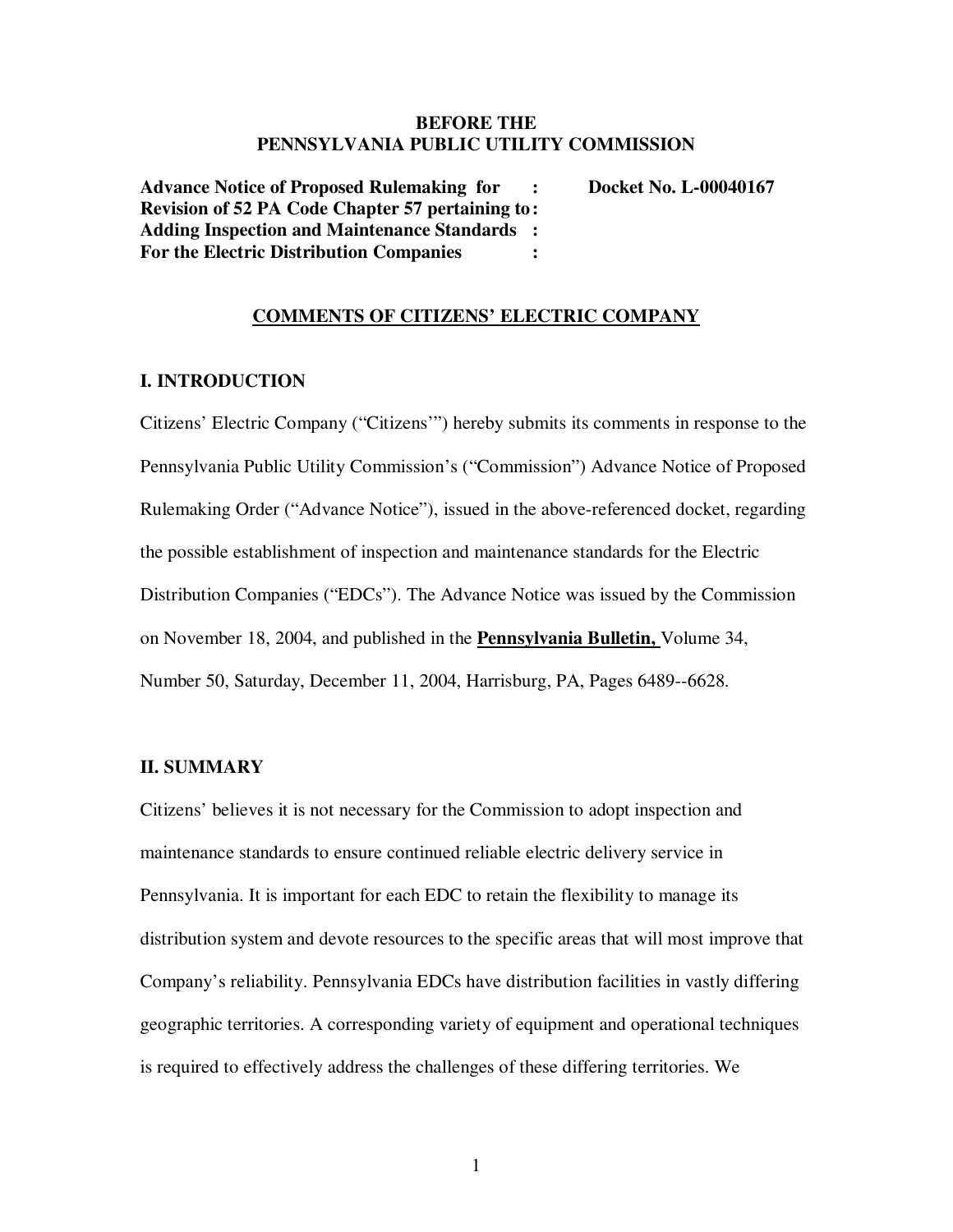recognize that EDCs would have the latitude to continue with internal inspection and maintenance programs which may have more stringent requirements than PUC mandated standards. However, a uniform standard for the entire state may require an EDC to perform work that does not generate a measurable reliability benefit and will consequently limit the efficiency and flexibility of an individual EDC to direct resources in accordance with its own reliability program priorities. Any mandated expansion of an EDC's existing inspection and maintenance program must have a corresponding quantifiable value or benefit for its customers. Due to its relatively small service territory, Citizens' Electric generally has direct knowledge of specific threats and deterioration of its system reliability and can therefore direct corrective action toward these issues as needed.

The Commission has established reliability performance standards for all EDCs and Citizens' Electric intends to take all actions necessary to achieve the prescribed performance levels. These actions include the continuation of a well-established, comprehensive inspection and maintenance program. Implementation of a generalized statewide program will not afford the efficiency and flexibility Citizens' currently employs to tailor its program to the specific needs of its distribution system.

#### **III. SPECIFIC COMMENTS**

The Advance Notice set forth five separate topics on which the Commission requested comment. Comments are addressed numerically as they appear in the Advance Notice.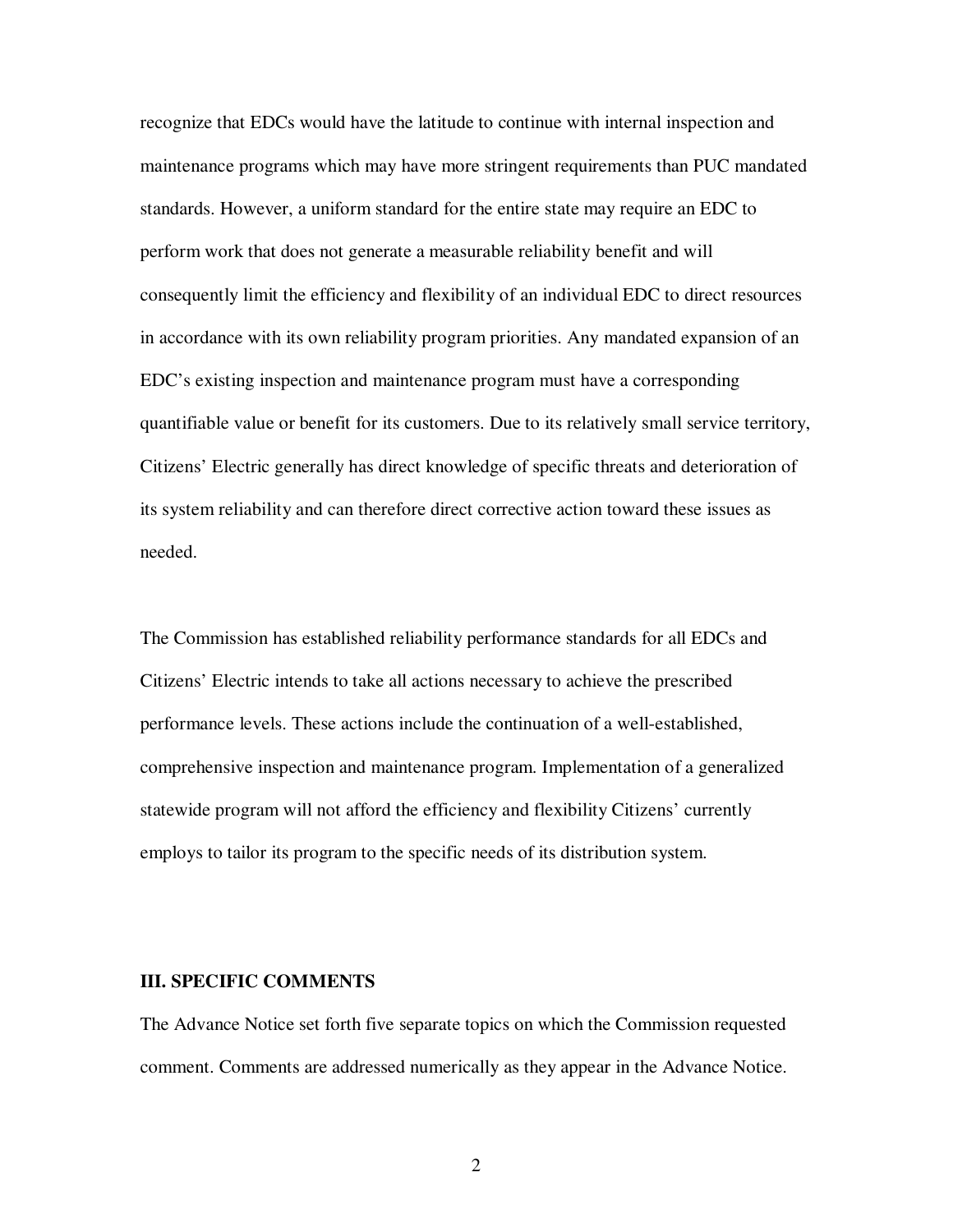# *1. Whether it is appropriate for the Commission to adopt specific inspection and maintenance standards.*

Citizens' Electric does not believe prescriptive inspection and maintenance standards are necessary and that such standards will limit flexibility and efficiency. There are many variables among the distribution systems of the EDCs serving Pennsylvania. These variables include the type of equipment used, distribution voltages employed, equipment age, loading, etc. In addition, the service territories vary widely, ranging from dense urban areas to sparse, rural mountain tops. These differences call for maintenance programs tailored to the challenges facing each specific EDC and could vary significantly, even within an EDC, depending upon territory, equipment in use, etc.

*2. Whether standards should be placed in the regulations which are specific to each individual EDC, or whether all EDCs should be held to the same standard, and how would this be monitored and regulated.*

Due to the numerous variables mentioned in (1) above, one common standard applied across the entire industry would limit efficiency and flexibility. EDCs must retain the flexibility to direct resources where they will have the most impact on system reliability. By adding required activities that may not be particularly beneficial to its specific distribution system, uniform prescriptive inspection and maintenance standards would limit Citizens' ability to prioritize and direct its resources where experience has shown they are most effective.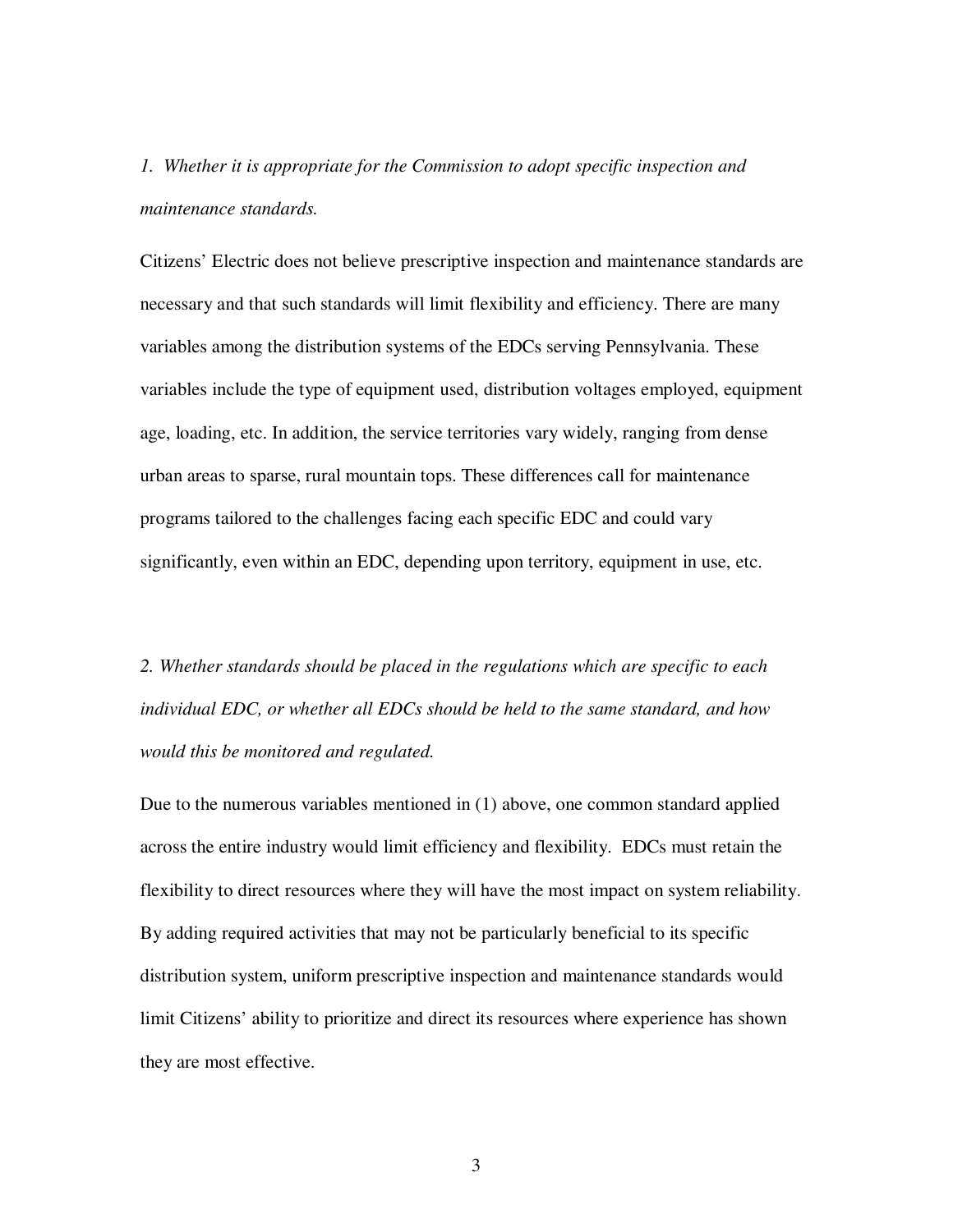The Commission already has in place the best measure of an EDC's inspection and maintenance program effectiveness in the form of reliability indices. While index fluctuations must be interpreted using sound judgment and application of facts, a negative trend in SAIFI, SAIDI, or CAIDI is sure to command attention from the EDC as well as the Commission. Individual inspection and maintenance activities are the means to ensure that reliability, as measured by the above indices, remains in compliance. These activities are best left to the discretion of the EDC to devote resources where needed to maintain system reliability.

*3. What standards should be regarding vegetation management practices, pole inspections, transmission and distribution line inspections, substations, transformers, reclosers, and other types of inspection and maintenance practices.*

Many factors can influence the determination of inspection and maintenance cycles for vegetation, poles and equipment. As discussed above, these factors include overall age of the system, equipment duty cycles, electrical loading, past maintenance history, etc. It is not practical to establish a single common standard for uniform application to the wide variety of situations that exist among the various EDCs serving Pennsylvania. Citizens' Electric places a great emphasis on system reliability and performance. As a result, it has developed a specific inspection and maintenance program based on factors unique to its operation. This program ensures that employees and management maintain a direct knowledge of reliability issues and can quickly and efficiently identify and respond to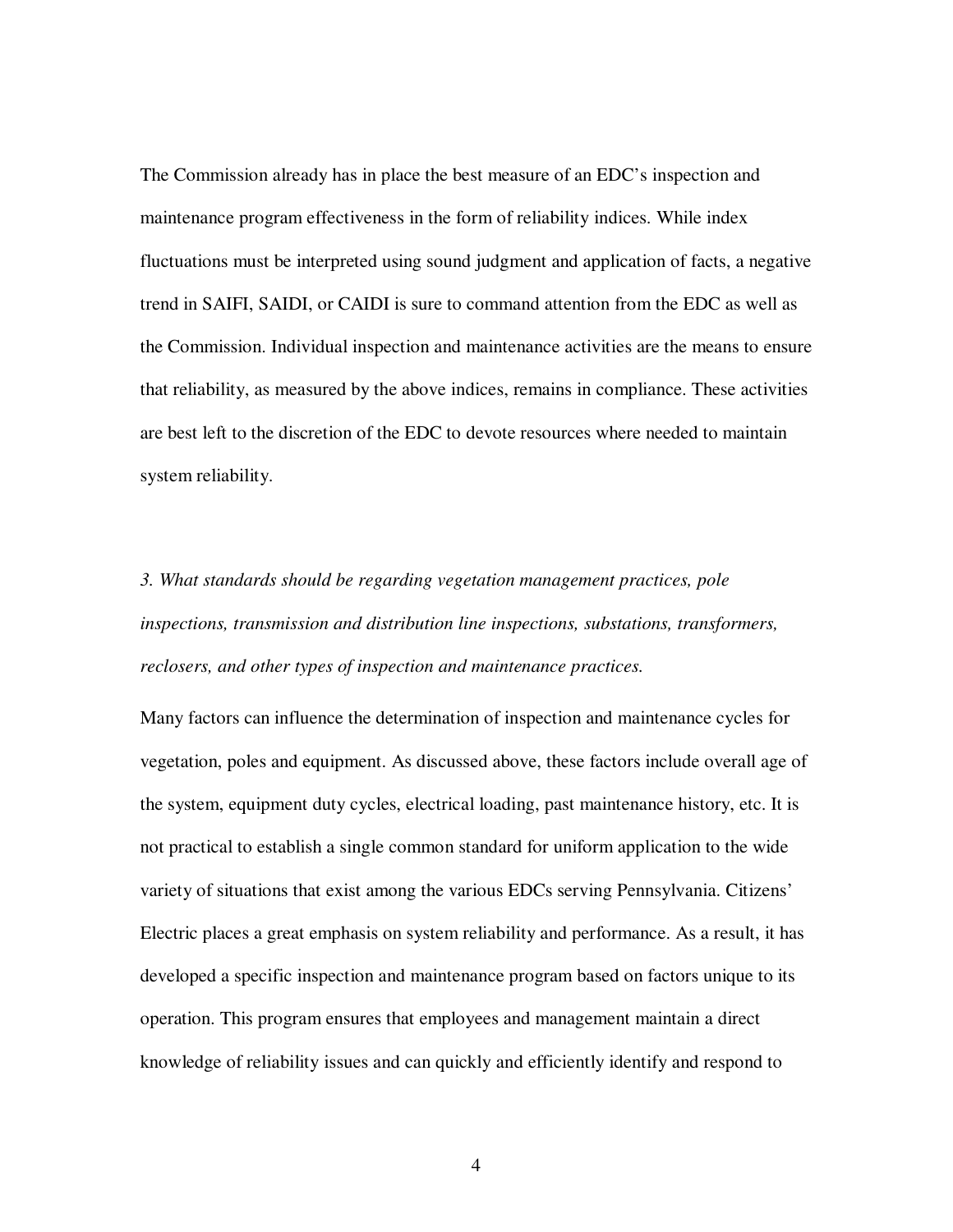any issues that pose a threat to reliability. Statewide standards will undoubtedly restrict this efficiency, and could lead to unnecessary expenditures to perform low value tasks.

*4. Whether standards should be established for repair and maintenance of electric distribution company equipment or facilities that are critical for system reliability.*

Universally defining what equipment is "critical", and maintaining that list, will be an extremely subjective and difficult task. As standard operating practice, an EDC first directs resources toward the repair and maintenance of facilities which have the most impact on distribution system reliability. In addition, EDCs typically design redundancy into their transmission and distribution systems to the extent it is economically practical. These design choices generally limit the impact that any specific failure can have on the overall distribution system, and as a result, limit the number of facilities which are critical to system reliability. For these reasons, a standard statewide definition or inventory of "critical" equipment will not necessarily be congruent with the choices an individual EDC may make based on the unique nature of its distribution system.

*5. Whether there should be automatic civil penalties written into the regulations for failure to meet standards for more than three consecutive quarters or some other reasonable time period, depending upon the type of inspection and maintenance that is at question.*

The Commission already has mechanisms in place to ensure continued distribution system reliability. Specifically, 52 PA Code  $\S$  57.194(h)(1) provides: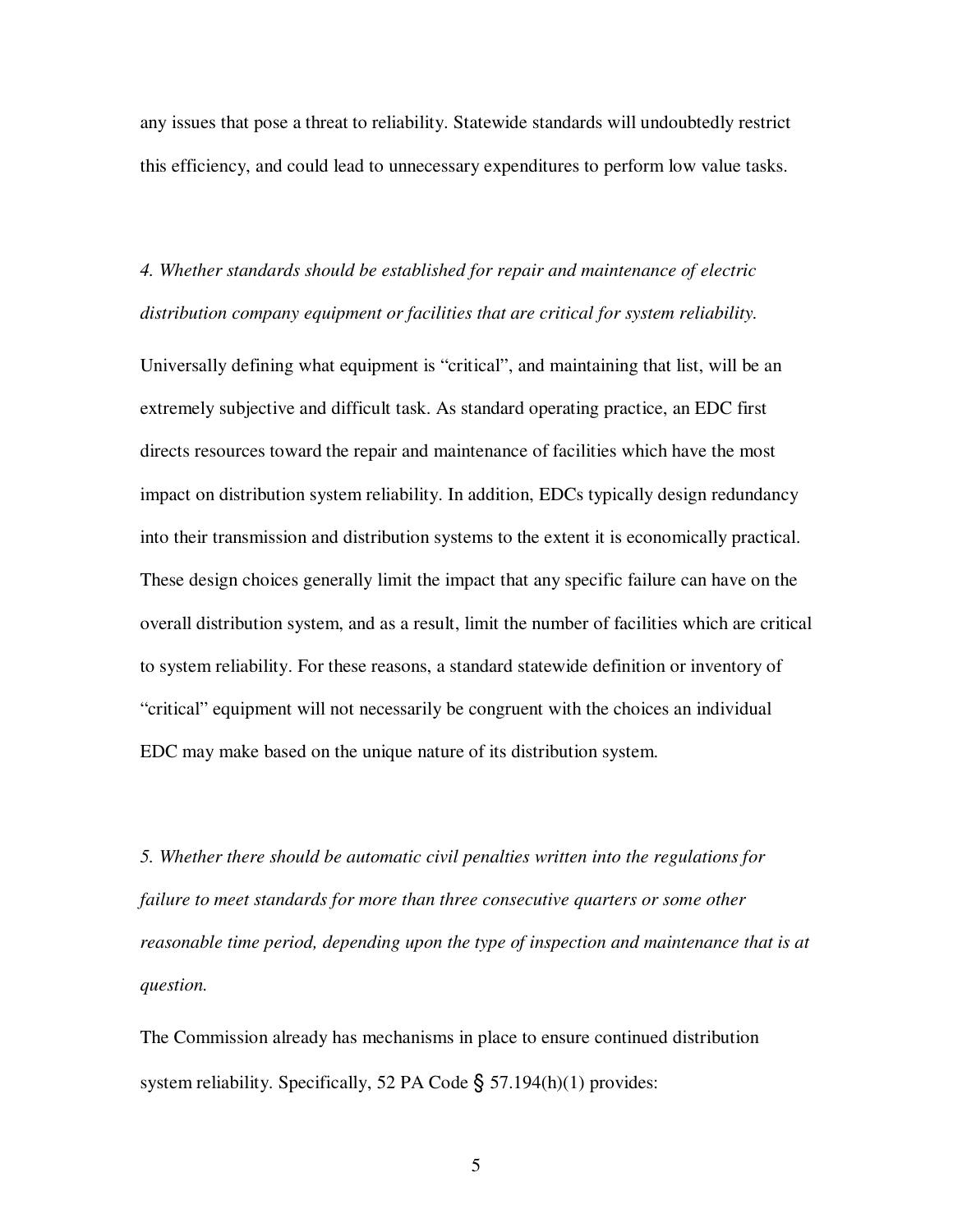*Performance that does not meet the standard for any reliability measure shall be the threshold for triggering additional scrutiny and potential compliance enforcement actions by the Commission's prosecutorial staff.*

Establishing automatic penalties will limit the Commission's ability to exercise judgment when considering the facts surrounding specific inspection and maintenance issues. Additionally, many factors can affect the completion of maintenance activities. These range from weather to availability of equipment, material, and contractors. If such circumstances arise that cause an unavoidable delay to the completion of an EDC's inspection and maintenance program, an automatic penalty will not change an EDC's response to these circumstances which are beyond its control.

#### **IV. CONCLUSION**

Citizens' Electric recognizes the importance of reliability and has established an effective distribution system inspection and maintenance program to ensure continued reliable service across its territory. This program is based on good utility practice and years of experience, and is tailored for the individual characteristics of Citizens' distribution system. By adding required activities that may not be particularly beneficial to its specific distribution system, uniform prescriptive inspection and maintenance standards would limit Citizens' ability to prioritize and direct its resources where experience has shown they are the most effective. Additionally, such standards could impact Citizens' operational efficiency, cost effectiveness and potentially, even reliability, by requiring Citizens' to expend resources performing mandated inspection and maintenance activities